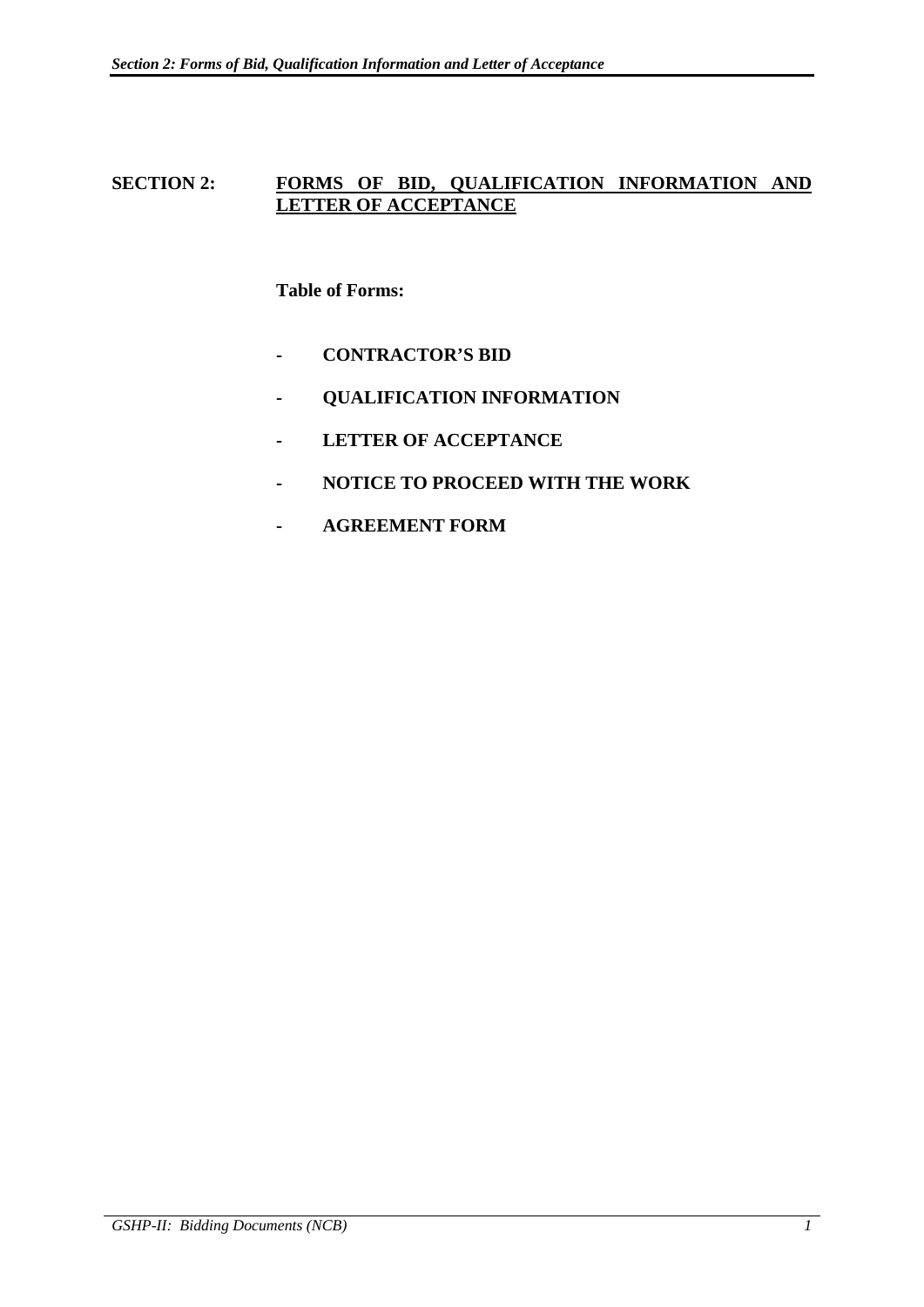# C**ontractor's Bid**

Description of the Works: Widening and Strengthening of Dhansura – Meghraj Road km-38+501 to 64+583 (Dhansura-Malpur) and km-67+711 to 84+986 (Malpur to Meghraj) SH No-145

## **BID**

To : The Principal Secretary

Address : Roads and Buildings Department, Govt. of Gujarat, 2nd Floor, Block No. 14, New Sachivalaya, Gandhinagar, Gujarat

### GENTLEMEN,

Having examined the bidding documents including addendum, we offer to execute the Works described above in accordance with the Conditions of Contract, Specifications, Drawings and Bill of Quantities accompanying this Bid for the Contract Price of \_\_\_\_\_\_\_\_\_ *[in figures] (*\_\_\_\_\_\_\_\_\_\_\_\_\_\_\_\_\_\_\_\_\_\_\_\_\_\_\_\_\_\_\_\_\_\_\_\_\_\_\_\_\_\_\_\_\_\_\_\_\_\_) *[in letters]*. 1

The advance Payment required is: Rupees

We accept the appointment of  $\qquad \qquad$  as the Adjudicator.

(OR)

We do not accept the appointment of and propose instead as the Adjudicator and propose instead that \_\_\_\_\_\_\_\_\_\_\_\_\_\_\_\_\_\_\_\_\_\_\_ be appointed as Adjudicator whose daily fees and biographical data are attached.

This Bid and your written acceptance of it shall constitute a binding contract between us. We understand that you are not bound to accept the lowest or any Bid you receive.

We hereby certify that we have taken steps to ensure that no person acting for us or on our behalf will engage in bribery.

We also undertake that, in competing for (and, if the award is made to us, in executing) the above contract, we will strictly observe the laws against fraud and corruption in force in India namely "Prevention of Corruption Act 1988".

Commissions or gratuities, if any, paid or to be paid by us to agents relating to this Bid, and to contract execution if we are awarded the contract, are listed below :

| Name and address of agent | Amount | Purpose of Commission or gratuity |
|---------------------------|--------|-----------------------------------|
|                           |        |                                   |
|                           |        |                                   |
|                           |        |                                   |

(if none, state "none")

 $\equiv$ 1 To be filled in by the Bidder, together with his particulars and date of submission at the bottom of the Form of Bid.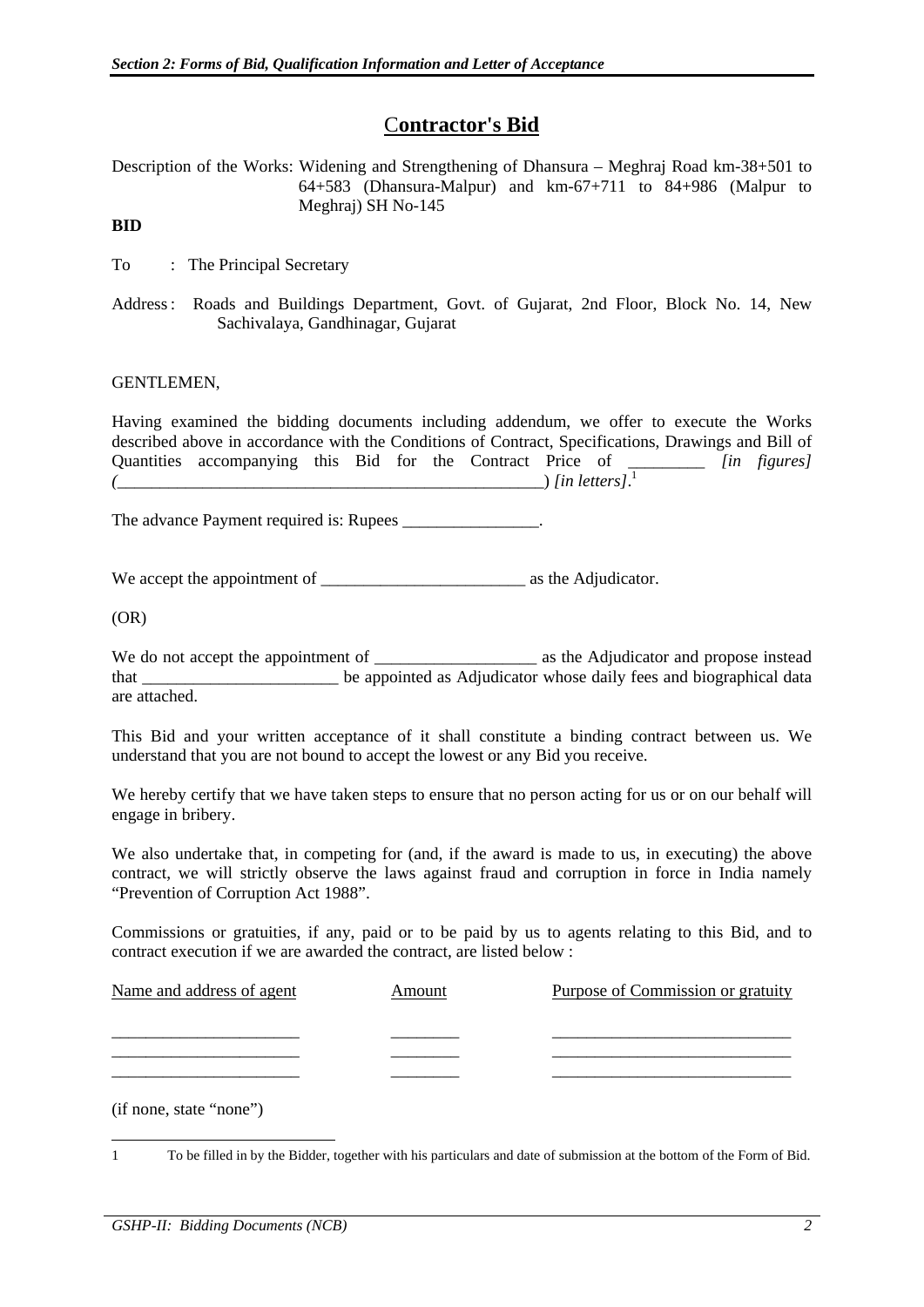We hereby confirm that this Bid complies with the Eligibility, Bid Validity and Bid Security required by the Bidding documents.

Yours faithfully,

| <b>Authorized Signature:</b> |                                                                                 |
|------------------------------|---------------------------------------------------------------------------------|
|                              |                                                                                 |
| Name of Bidder               | The contract of the contract of the contract of the contract of the contract of |
| Address                      |                                                                                 |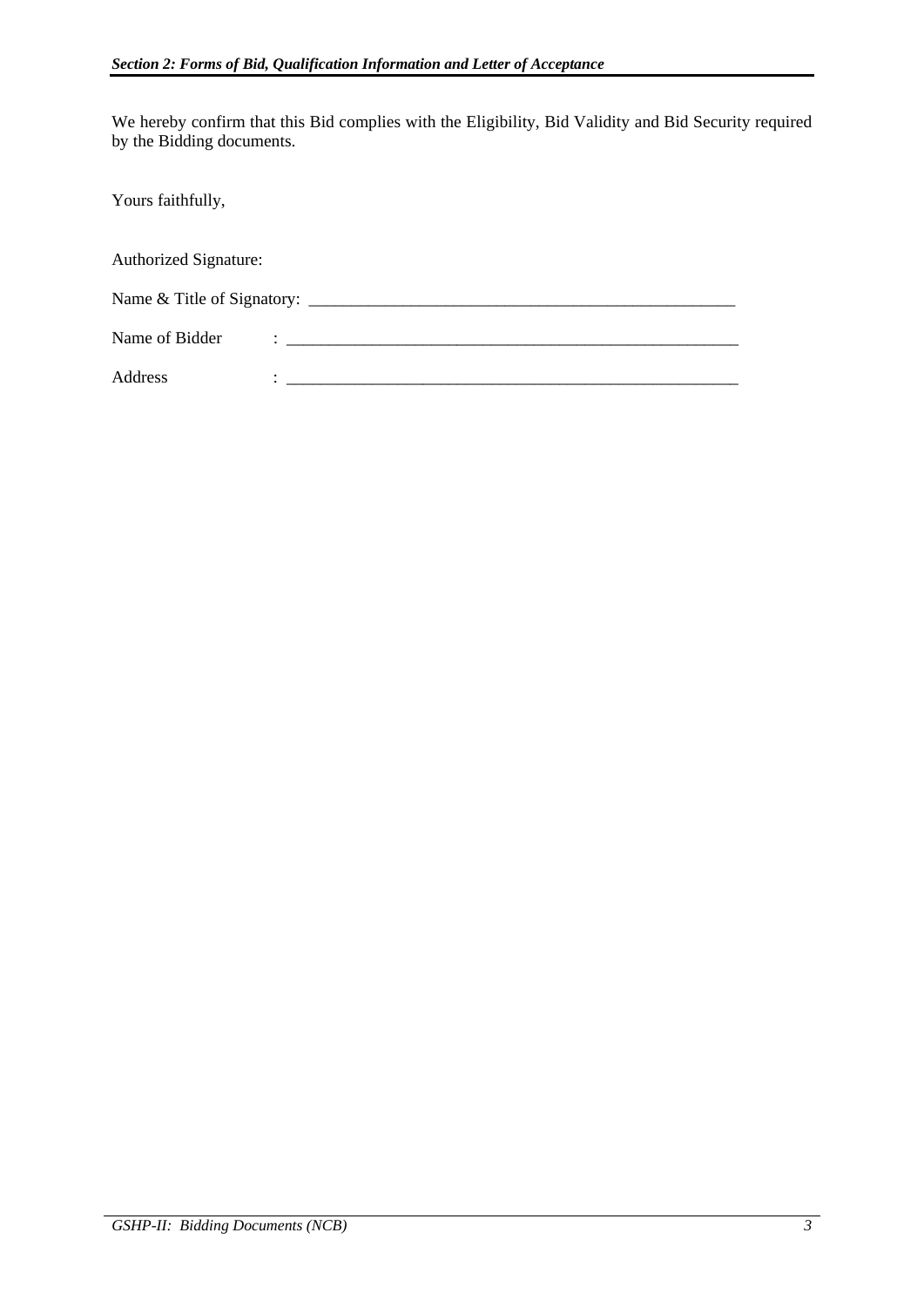# **Qualification Information**

The information to be filled in by the Bidder in the following pages will be used for purposes of post qualification as provided for in Clause 4 of the Instructions to Bidders. This information will not be incorporated in the Contract.

### 1. **For Individual Bidders**

1.1 Constitution or legal status of Bidder  *[Attach copy]*

Place of registration:

Principal place of business:

 Power of attorney of signatory of Bid  *[Attach]*

| 1.2 | Total value of Civil Engineering construction                          | 2012—2013 |
|-----|------------------------------------------------------------------------|-----------|
|     | work executed and payments received in the last five years** 2011–2012 |           |
|     | (in Rs. Million)                                                       | 2010—2011 |
|     |                                                                        | 2009—2010 |
|     |                                                                        | 2008—2009 |

1.3.1 Work performed as prime contractor (in the same name) on works of a similar nature over the last five years. **\*\***

| Project<br><b>Name</b> | <b>Name</b><br>of the<br>$Employer*$ | Descrip-<br>tion of<br>work | Contract<br><u>No.</u> | Value of<br>contract<br><u>(Rs.</u><br>Million) | Date of<br><u>issue of</u><br>work<br><u>order</u> | Stipulated<br>period of<br>completion | Actual date<br>$\Omega$<br>$completion$ <sup>*</sup> | Remarks<br>explaining<br>reasons for<br>delay and<br>work<br>completed |
|------------------------|--------------------------------------|-----------------------------|------------------------|-------------------------------------------------|----------------------------------------------------|---------------------------------------|------------------------------------------------------|------------------------------------------------------------------------|
|                        |                                      |                             |                        |                                                 |                                                    |                                       |                                                      |                                                                        |
|                        |                                      |                             |                        |                                                 |                                                    |                                       |                                                      |                                                                        |
|                        |                                      |                             |                        |                                                 |                                                    |                                       |                                                      |                                                                        |

1.3.2 Quantities of work executed as prime contractor (in the same name and style) in the last five years: **\*\***

| Year                                                          | Name                     | Name of            |               |     | Quantity of work performed (cum) $@$ |                               |                                                                     | Remarks*                              |
|---------------------------------------------------------------|--------------------------|--------------------|---------------|-----|--------------------------------------|-------------------------------|---------------------------------------------------------------------|---------------------------------------|
|                                                               | of<br>the<br><b>Work</b> | the<br>$Emplover*$ | Earth<br>Work | GSB | <b>WMM</b>                           | <b>Bitumi</b><br>nous<br>Work | Concrete<br><i>(including)</i><br><b>RCC</b><br>&<br>$\mathbf{PCC}$ | <i>(indicate)</i><br>contract<br>Ref) |
| 2012-2013<br>2011-2012<br>2010-2011<br>2009-2010<br>2008-2009 |                          |                    |               |     |                                      |                               |                                                                     |                                       |

**\****Attach certificate(s) from the Engineer(s)-in-Charge* 

@*The item of work for which data is requested should tally with that specified in ITB clause 4.5A(c).* 

**\*\****immediately preceding the financial year in which bids are received.* 

 *Attach certificate from Chartered Accountant.*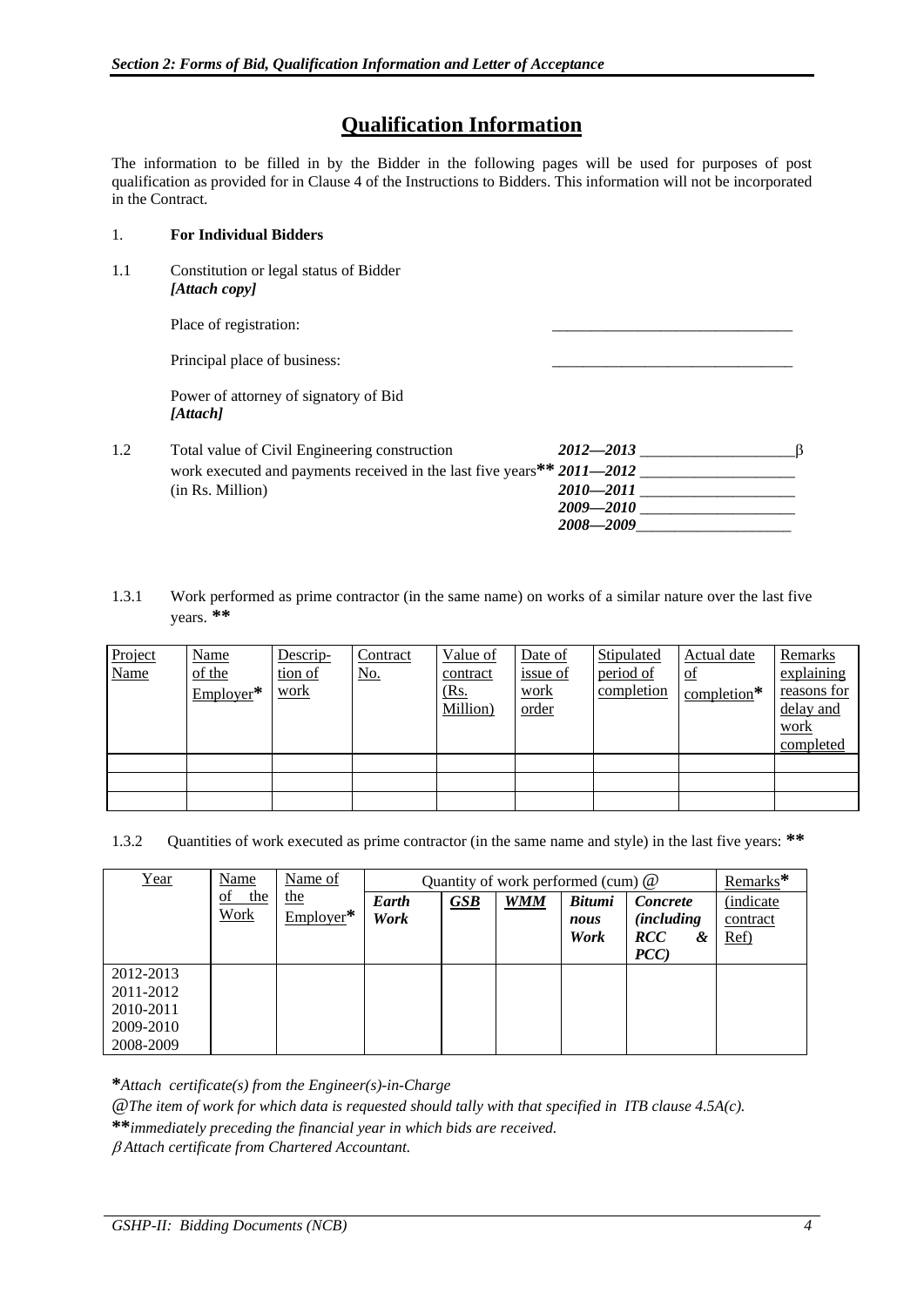- 1.4 Information on Bid Capacity (works for which bids have been submitted and works which are yet to be completed) as on the date of this bid.
- (A) Existing commitments and on-going works:

| Description Place |       | Contract No. | Name        | Value of      | Stipulated | Value of works* Anticipated |            |
|-------------------|-------|--------------|-------------|---------------|------------|-----------------------------|------------|
| οf                | &     | & Date       | and         | Contract      | period of  | remaining to be             | date of    |
| Work              | State |              | Address     | (Rs. million) | completion | completed                   | completion |
|                   |       |              | of Employer |               |            | (Rs. million)               |            |
| (1)               | (2)   | (3)          | (4)         | (၁)           | (6)        |                             | (8)        |

(B) Works for which bids already submitted:

| Description | Place | Name and                            | Estimated     | Stipulated  | Date when |  |
|-------------|-------|-------------------------------------|---------------|-------------|-----------|--|
| Remarks     |       |                                     |               |             |           |  |
| of $\&$     |       | Address of value of works period of |               | decision is | if any    |  |
| Work        | State | Employer                            | (Rs. million) | completion  | expected  |  |
| (1)         | (2)   |                                     | (4)           | (5)         | (6)       |  |

 $\_$  ,  $\_$  ,  $\_$  ,  $\_$  ,  $\_$  ,  $\_$  ,  $\_$  ,  $\_$  ,  $\_$  ,  $\_$  ,  $\_$  ,  $\_$  ,  $\_$  ,  $\_$  ,  $\_$  ,  $\_$  ,  $\_$  ,  $\_$  ,  $\_$  ,  $\_$  ,  $\_$  ,  $\_$  ,  $\_$  ,  $\_$  ,  $\_$  ,  $\_$  ,  $\_$  ,  $\_$  ,  $\_$  ,  $\_$  ,  $\_$  ,  $\_$  ,  $\_$  ,  $\_$  ,  $\_$  ,  $\_$  ,  $\_$  ,

- **\*** *Attach certificate(s) from the Engineer(s)-in-Charge*.
- 1.5 The following items of Contractor's Equipment are essential for carrying out the Works. The Bidder should list all the information requested below. Refer also to Sub Clause 4.3 (d) of the Instructions to Bidders.

 $\mathcal{L} = \{ \mathcal{L} = \{ \mathcal{L} = \{ \mathcal{L} = \mathcal{L} \} \mid \mathcal{L} = \{ \mathcal{L} = \{ \mathcal{L} = \mathcal{L} \} \mid \mathcal{L} = \{ \mathcal{L} = \{ \mathcal{L} = \mathcal{L} = \mathcal{L} = \{ \mathcal{L} = \mathcal{L} = \mathcal{L} = \mathcal{L} = \mathcal{L} = \mathcal{L} \} \}$ 

|                            |     | Requirement                                                                                    |                                       | <b>Availability Proposals</b> |                          | <b>Remarks</b>                      |
|----------------------------|-----|------------------------------------------------------------------------------------------------|---------------------------------------|-------------------------------|--------------------------|-------------------------------------|
| <b>Item of Equipment</b>   | No. | Capacity                                                                                       | Owned/<br>leased<br>To be<br>procured | $N$ os./<br>Capacity          | Age/<br><b>Condition</b> | (from<br>whom to<br>be<br>purchased |
| Dozer                      | 2   | 200 Cum/hr                                                                                     | $\star$                               | $\star$                       | $\star$                  | $\ast$                              |
| Motor Grader               | 2   | <b>ENGINE OUTPUT</b><br><b>ABOVE</b><br>150KW(BLADE<br>3.35 M) Spreading<br>soil 200<br>Cum/hr | $\star$                               | $\star$                       | $\star$                  | $\star$                             |
| <b>Hydraulic Excavator</b> | 3   | 1.0 Cum Capacity                                                                               | $\star$                               | $\star$                       | $\star$                  | $\star$                             |
| Vibratory Roller           | 3   | Minimum 8-10 Tonne<br>static weight                                                            | $\star$                               | $\star$                       | $\star$                  | $\star$                             |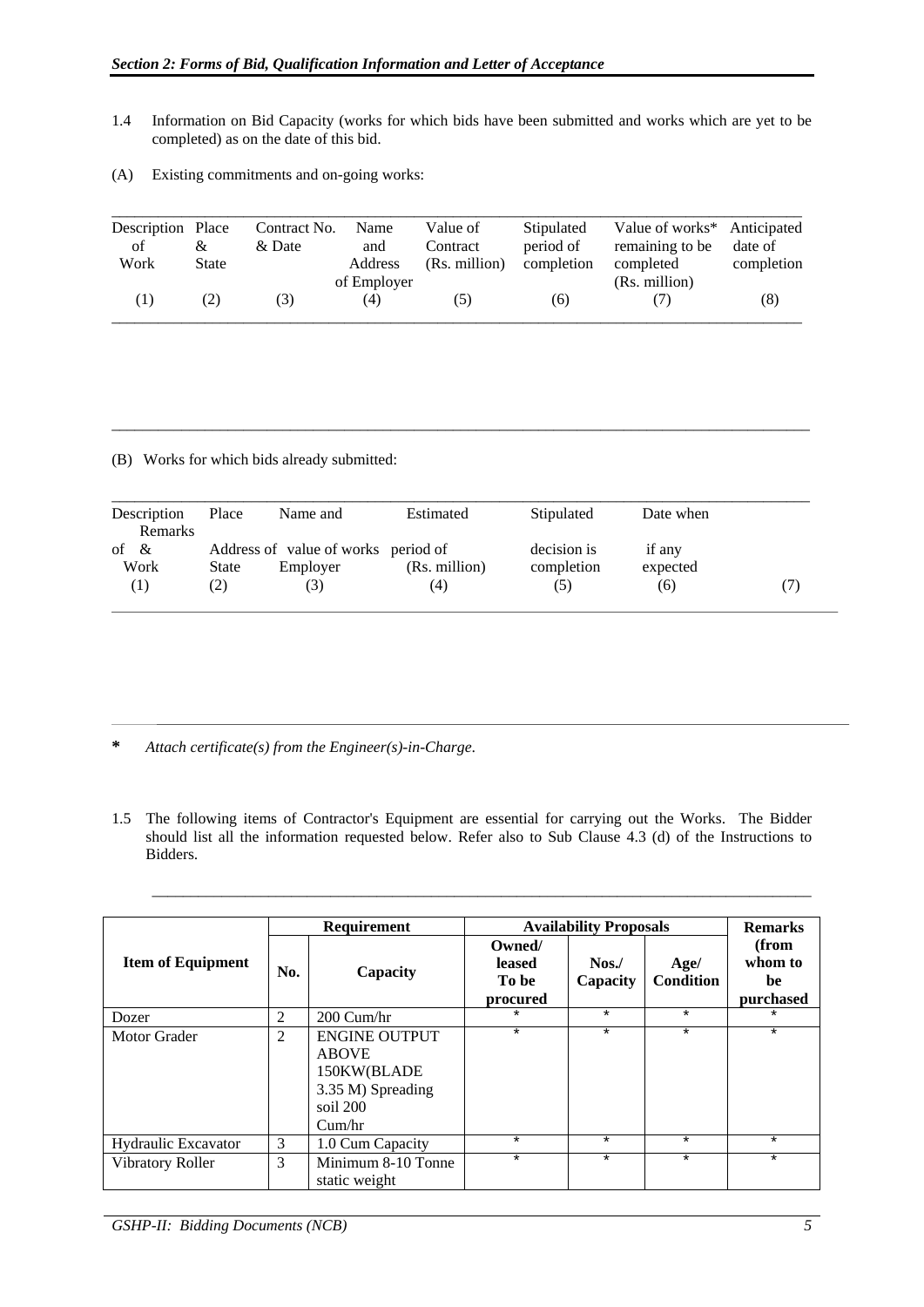|                                                                                                  |                | Requirement           |                                       | <b>Availability Proposals</b> |                          | <b>Remarks</b>                      |
|--------------------------------------------------------------------------------------------------|----------------|-----------------------|---------------------------------------|-------------------------------|--------------------------|-------------------------------------|
| <b>Item of Equipment</b>                                                                         | No.            | Capacity              | Owned/<br>leased<br>To be<br>procured | $N$ os./<br>Capacity          | Age/<br><b>Condition</b> | (from<br>whom to<br>be<br>purchased |
| <b>Tandem Roller</b>                                                                             | $\overline{2}$ | Minimum 8-10 Tonne    | $\star$                               | $\star$                       | $\star$                  | $\star$                             |
| Pneumatic Road Roller                                                                            | $\mathbf 1$    | Minimum 200-<br>300KN | $\star$                               | $\star$                       | $\star$                  | $\star$                             |
| Tipper (Dumpers)                                                                                 | 25             | 10-14 Cum Capacity    | $\star$                               | $\star$                       | $\star$                  | $\star$                             |
| <b>Water Tanker</b>                                                                              | $\overline{4}$ | $6-10KL$              | $\star$                               | $\star$                       | $\star$                  | $\star$                             |
| Hot Mix Plant (Batch<br>Type) with electronic<br>controls and vibratory<br>screens with scrubber | $\mathbf 1$    | Minimum 100 TPH       | $\star$                               | $\star$                       | $\star$                  | $\star$                             |
| <b>WMM Mixing Plant</b>                                                                          | $\mathbf 1$    | Minimum 100 TPH       | $\star$                               | $\star$                       | $\star$                  | $\star$                             |
| <b>Stone Crushing Plant</b><br>(Cone Crusher with<br>Primary and Secondary<br>Crusher).          | $\mathbf 1$    | Minimum 150 TPH       | $\star$                               | $\star$                       | $\star$                  | $\star$                             |
| Paver Finisher<br>Hydrostatic with sensor<br>control                                             | $\mathbf{1}$   | 100 TPH Size 5.5m     | $\star$                               | $\star$                       | $\star$                  | $\star$                             |
| Paver Finisher with<br><b>Electronic Sensing</b><br><b>Device for WMM</b><br>work.               | $\mathbf{1}$   | 100 TPH Size 5.5m     | $\star$                               | $\star$                       | $\star$                  | $\star$                             |
| Bitumen pressure<br>distributor                                                                  | 2              | 1750 Sqm/hr           | $\star$                               | $\star$                       | $\star$                  | $\star$                             |
| Power Broom                                                                                      | $\mathbf{1}$   | $1250$ Sqm/hr         | $\star$                               | $\star$                       | $\star$                  | $\star$                             |
| <b>JCB/Loader Backhoe</b>                                                                        | 3              | 1.0 Cum capacity      | $\star$                               | $\star$                       | $\star$                  | $\star$                             |

1.6 Qualifications and experience of key personnel proposed for administration and execution of the Contract. Attach biographical data. Refer also to Sub Clause 4.3 (e) and 4.5 (B) (b) of instructions to Bidders and Sub Clause 9.1 of the Conditions of Contract.

| <b>Position</b>                                                   | <b>Name</b> | <b>Qualifications</b> | <b>Years of</b><br>experience<br>(general) | <b>Years of</b><br>experience in the<br>proposed position |
|-------------------------------------------------------------------|-------------|-----------------------|--------------------------------------------|-----------------------------------------------------------|
| <b>Project Manager</b>                                            | $\star$     | $\star$               | $\star$                                    | $^\star$                                                  |
| <b>Highway Engineer</b>                                           | $\star$     | $\star$               | $\star$                                    | $\star$                                                   |
| <b>Bridge Engineer</b>                                            | $\star$     | $\star$               | $\star$                                    | $\star$                                                   |
| <b>Material Engineer</b>                                          | $\star$     | $\star$               | $\star$                                    | ¥                                                         |
| <b>Quantity Surveyor</b>                                          | $\star$     | $\star$               | $\star$                                    | $\star$                                                   |
| <b>Land Surveyor</b>                                              | $\star$     | $\star$               | $\star$                                    | $\star$                                                   |
| Mechanical/<br>Equipment<br><b>Maintenance</b><br><b>Engineer</b> | $\star$     | $\star$               | $\star$                                    | $\star$                                                   |
| Environmental<br>cum Road Safety<br><b>Engineer</b>               | $\star$     | $\star$               | $\star$                                    | $\ast$                                                    |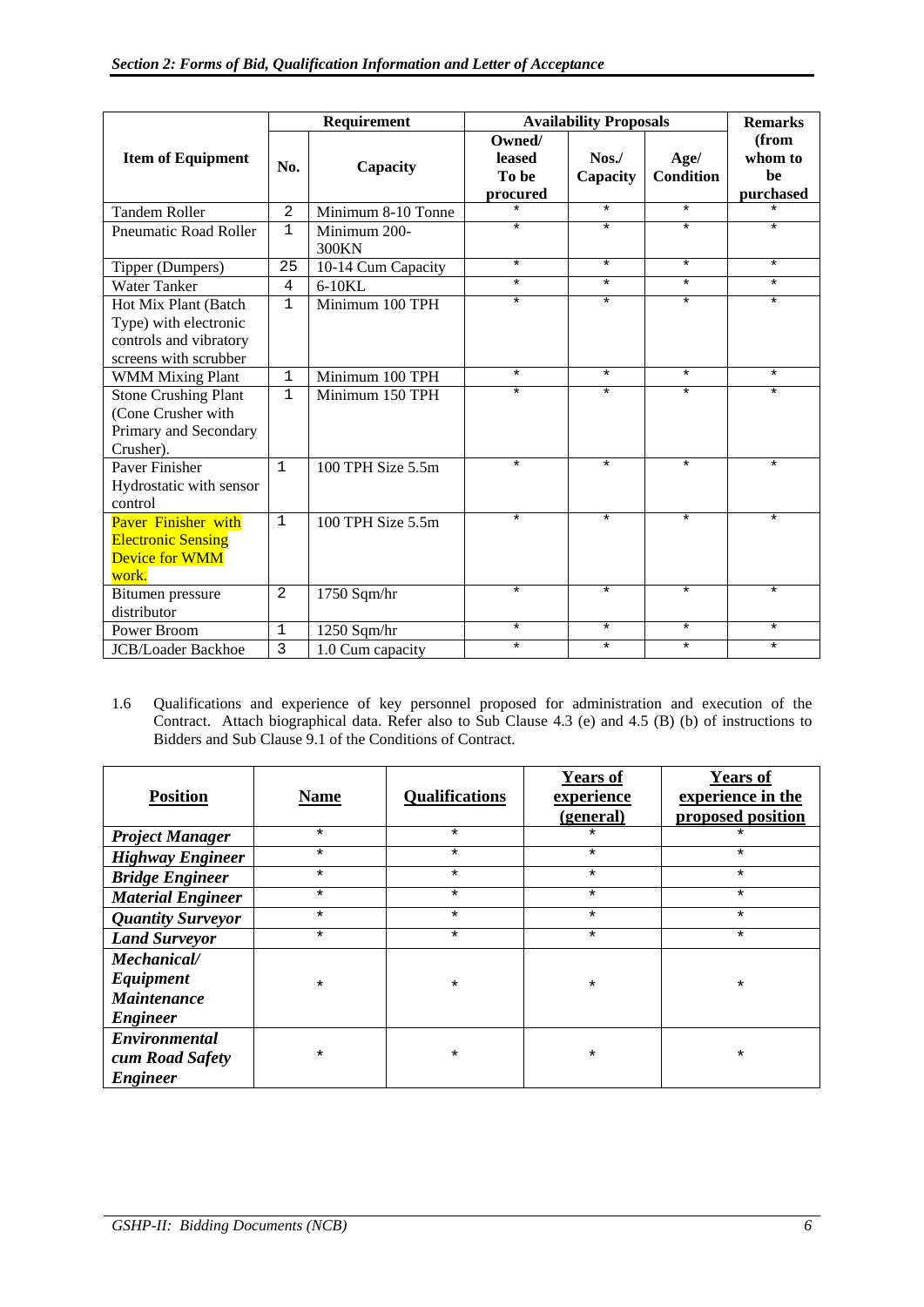| Sections<br>of the works | Value of<br>Sub-contract | Sub-contractor<br>(name and address) | Experience in<br>similar work |
|--------------------------|--------------------------|--------------------------------------|-------------------------------|
| $\ast$                   | $\ast$                   | *                                    | *                             |
|                          | ∗                        | $\ast$                               |                               |
| $\ast$                   | *                        | $\ast$                               | *                             |
|                          | $\ast$                   | $\ast$                               |                               |
| $\ast$                   | $\ast$                   | $\ast$                               | *                             |
|                          | $\ast$                   | $\ast$                               |                               |

#### 1.7 Proposed subcontracts and firms involved. [Refer ITB Clause 4.3 (j)]

- 1.8 Financial reports for the last five years: balance sheets, profit and loss statements, auditors' reports (in case of companies/corporation), etc. List them below and attach copies.
- 1.9 Evidence of access to financial resources to meet the qualification requirements: cash in hand, lines of credit, etc. List them below and attach copies of support documents *[sample format attached]*.
- 1.10. Name, address, and telephone, telex, and fax numbers of the Bidders' bankers who may provide references if contacted by the Employer.
- 1.11 Information on litigation history in which the Bidder is involved.

| Other party(ies) | Employer | Cause of dispute | Amount involved Remarks showing |         |  |
|------------------|----------|------------------|---------------------------------|---------|--|
|                  |          |                  |                                 | present |  |
|                  |          |                  |                                 |         |  |

1.12 Statement of compliance under the requirements of Sub Clause 3.2 of the instructions to Bidders.

 $\mathcal{L} = \{ \mathcal{L} = \{ \mathcal{L} = \{ \mathcal{L} = \mathcal{L} \} \mid \mathcal{L} = \{ \mathcal{L} = \{ \mathcal{L} = \mathcal{L} \} \mid \mathcal{L} = \{ \mathcal{L} = \{ \mathcal{L} = \mathcal{L} = \mathcal{L} \} \mid \mathcal{L} = \{ \mathcal{L} = \{ \mathcal{L} = \mathcal{L} = \mathcal{L} = \mathcal{L} \} \mid \mathcal{L} = \{ \mathcal{L} = \{ \mathcal{L} = \mathcal{L} = \mathcal{L} = \{ \mathcal{L} = \math$ 

 $\mathcal{L} = \{ \mathcal{L} = \{ \mathcal{L} = \{ \mathcal{L} = \mathcal{L} \} \mid \mathcal{L} = \{ \mathcal{L} = \{ \mathcal{L} = \mathcal{L} \} \mid \mathcal{L} = \{ \mathcal{L} = \{ \mathcal{L} = \mathcal{L} = \mathcal{L} = \mathcal{L} \} \mid \mathcal{L} = \{ \mathcal{L} = \{ \mathcal{L} = \mathcal{L} = \mathcal{L} = \mathcal{L} = \mathcal{L} = \mathcal{L} \} \}$ 

 $\mathcal{L} = \{ \mathcal{L} = \{ \mathcal{L} = \{ \mathcal{L} = \mathcal{L} \} \mid \mathcal{L} = \{ \mathcal{L} = \{ \mathcal{L} = \mathcal{L} \} \mid \mathcal{L} = \{ \mathcal{L} = \{ \mathcal{L} = \mathcal{L} = \mathcal{L} = \mathcal{L} \} \mid \mathcal{L} = \{ \mathcal{L} = \{ \mathcal{L} = \mathcal{L} = \mathcal{L} = \mathcal{L} = \mathcal{L} = \mathcal{L} \} \}$ 

 $\mathcal{L} = \{ \mathcal{L} = \{ \mathcal{L} = \{ \mathcal{L} = \mathcal{L} \} \mid \mathcal{L} = \{ \mathcal{L} = \{ \mathcal{L} = \mathcal{L} = \mathcal{L} = \mathcal{L} \} \mid \mathcal{L} = \{ \mathcal{L} = \{ \mathcal{L} = \mathcal{L} = \mathcal{L} = \mathcal{L} = \mathcal{L} = \mathcal{L} = \mathcal{L} = \mathcal{L} = \mathcal{L} = \mathcal{L} = \mathcal{L} = \mathcal{L} = \mathcal{L} = \mathcal{L} = \mathcal{L} = \mathcal{$ 

- 1.13 Proposed work method and schedule. The Bidder should attach descriptions, drawings and charts as necessary to comply with the requirements of the Bidding documents. [Refer ITB Clause 4.1 and 4.3 (k)].
- 2. Joint Ventures
- 2.1 The information listed in 1.1-1.12 above shall be provided for each partner of the joint venture.
- 2.2 The information in 1.13 above shall be provided for the joint venture.
- 2.3 Attach the power of attorney of the signatory[ies] of the bid authorizing signature of the bid on behalf of the joint venture..
- 2.4 Attach the agreement among all partners of the joint venture [and which is legally binding on all partners], which shows the requirements as indicated in sub-clause 4.4 of the Instructions to Bidders'. Alternatively, a Letter of Intent to execute a Joint Venture Agreement in the event of a successful bid shall be signed by all partners and submitted with the bid, together with a copy of the proposed Agreement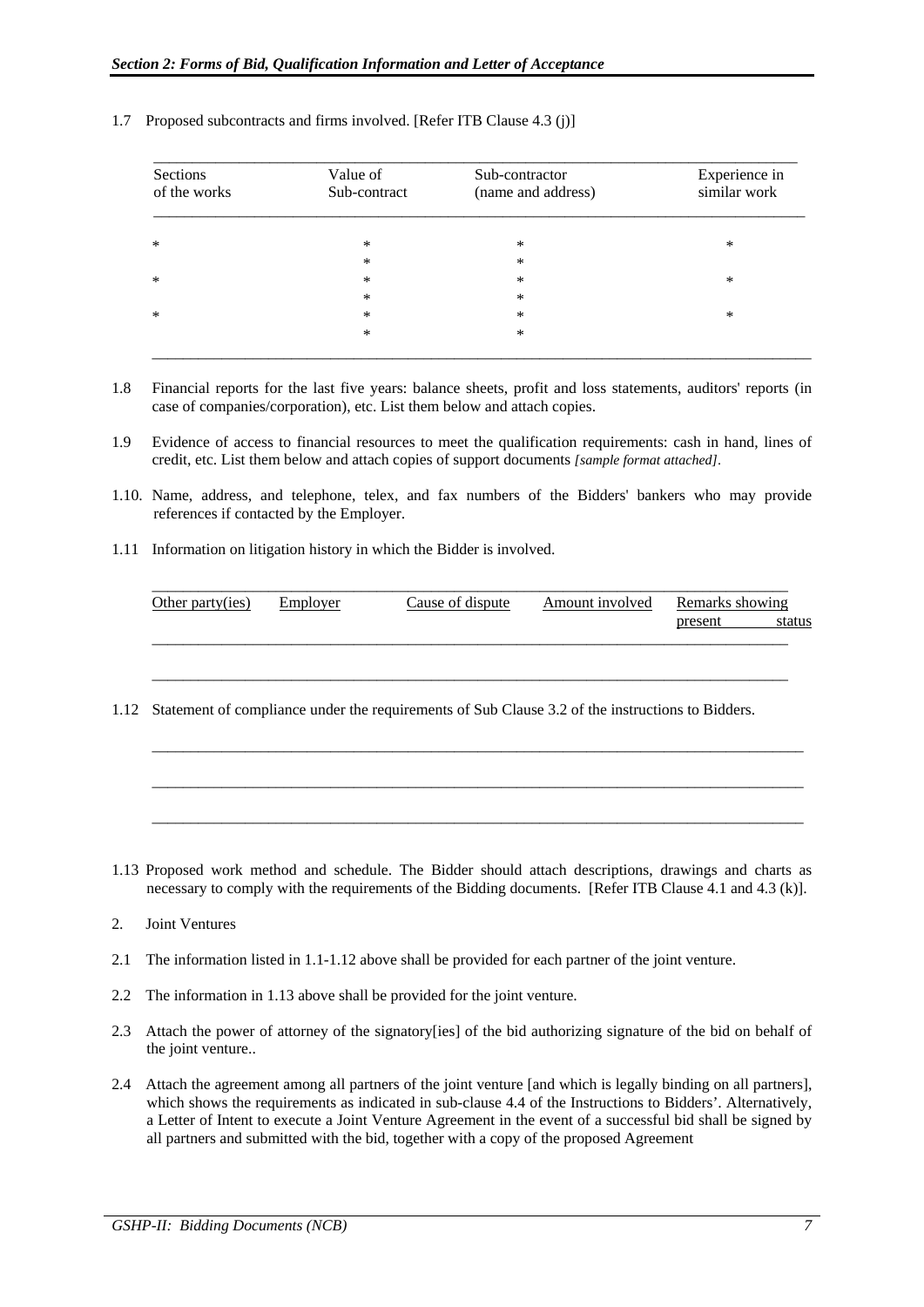2.5 Furnish details of participation proposed in the joint venture as below:

| <b>PARTICIPATION</b><br><b>DETAILS</b>                                | FIRM 'A'<br>(Lead Partner) | FIRM 'B' | FIRM 'C' |
|-----------------------------------------------------------------------|----------------------------|----------|----------|
|                                                                       |                            |          |          |
| Financial                                                             |                            |          |          |
| Name of the Banker(s)                                                 |                            |          |          |
| Planning                                                              |                            |          |          |
| <b>Construction Equipment</b>                                         |                            |          |          |
| Key Personnel                                                         |                            |          |          |
| <b>Execution of Work</b><br>(Give details on contribution of<br>each) |                            |          |          |

# **DETAILS OF PARTICIPATION IN THE JOINT VENTURE**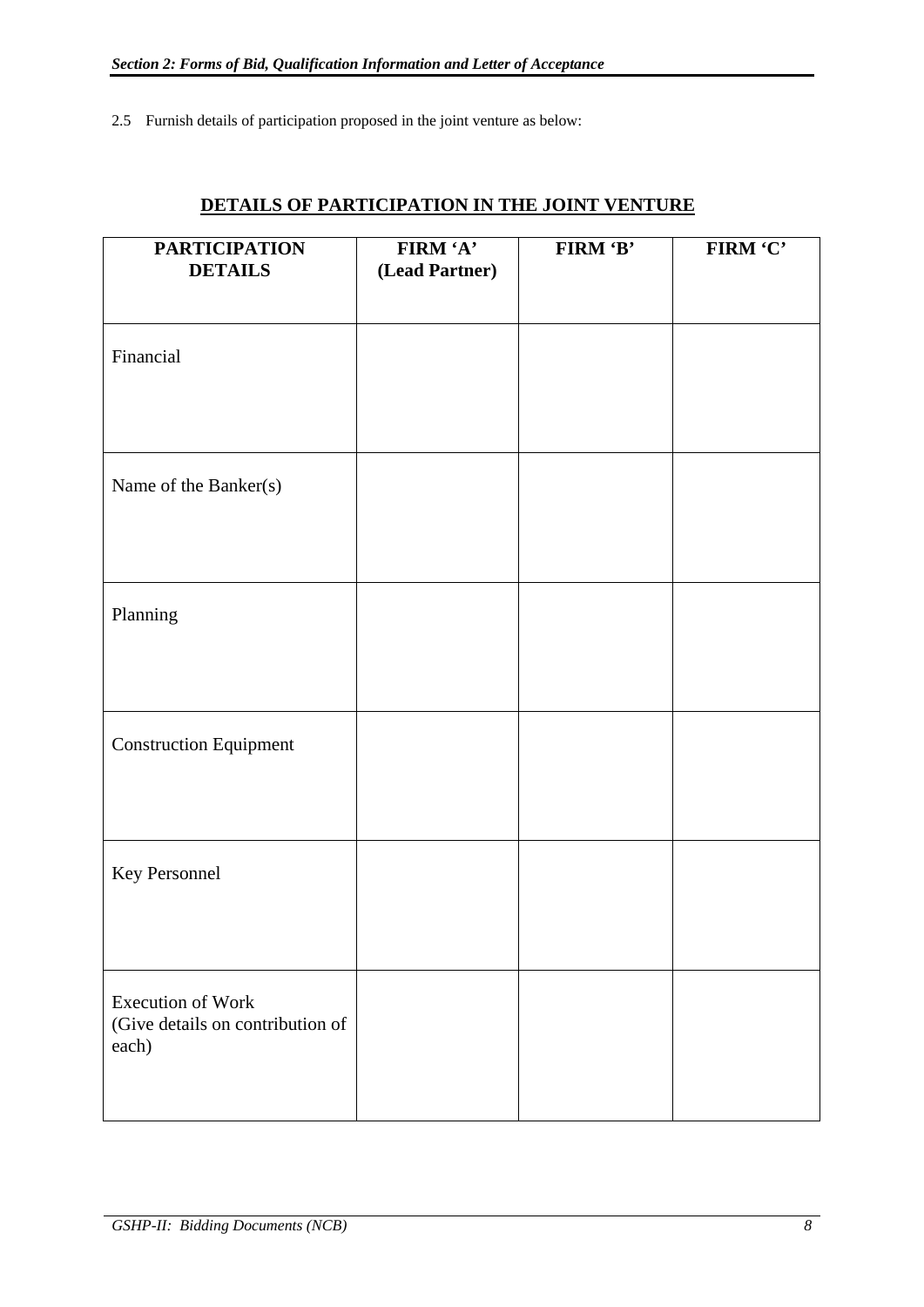### 3. Additional Requirements

3.1 Bidders should provide any additional information required to fulfill the requirements of Clause 4 of the Instructions to the Bidders, if applicable.

## **SAMPLE FORMAT FOR EVIDENCE OF ACCESS TO OR AVAILABILITY OF CREDIT FACILITIES –\* CLAUSE 4.5 [B] [c] OF ITB**

\_\_\_\_\_\_\_\_\_\_\_\_\_\_\_\_\_\_\_\_\_\_\_\_\_\_\_\_\_\_\_\_\_\_\_\_\_\_\_\_\_\_\_\_\_\_\_\_\_\_\_\_\_\_\_\_\_\_\_\_\_\_\_\_\_\_\_\_\_\_\_\_\_\_\_\_\_\_\_\_\_\_\_\_\_\_\_\_\_

### BANK CERTIFICATE

This is to certify that M/s. …………………………… is a reputed company with a good financial standing.

If the contract for the work, namely …………………………………………………………. [funded by the World Bank] is awarded to the above firm, we shall be able to provide overdraft/credit facilities to the extent of Rs. …………… to meet their working capital requirements for executing the above contract.

\_\_ Sd. \_\_

 Name of Bank Senior Bank Manager Address of the Bank

#### **\* Change the text as follows for Joint venture:**

*This is to certify that M/s. ……………………………… who has formed a JV with M/s. …………………………… and M/s. …………………………………………. for participating in this bid, is a reputed company with a good financial standing.* 

 $\_$  ,  $\_$  ,  $\_$  ,  $\_$  ,  $\_$  ,  $\_$  ,  $\_$  ,  $\_$  ,  $\_$  ,  $\_$  ,  $\_$  ,  $\_$  ,  $\_$  ,  $\_$  ,  $\_$  ,  $\_$  ,  $\_$  ,  $\_$  ,  $\_$  ,  $\_$  ,  $\_$  ,  $\_$  ,  $\_$  ,  $\_$  ,  $\_$  ,  $\_$  ,  $\_$  ,  $\_$  ,  $\_$  ,  $\_$  ,  $\_$  ,  $\_$  ,  $\_$  ,  $\_$  ,  $\_$  ,  $\_$  ,  $\_$  ,

*If the contract for the work, namely …………………………………………………………. [funded by the World Bank] is awarded to the above Joint Venture, we shall be able to provide overdraft/credit facilities to the extent of Rs. …………… to M/s. …………………….. to meet the working capital requirements for executing the above contract.* 

*[This should be given by the JV members in proportion to their financial participation.]*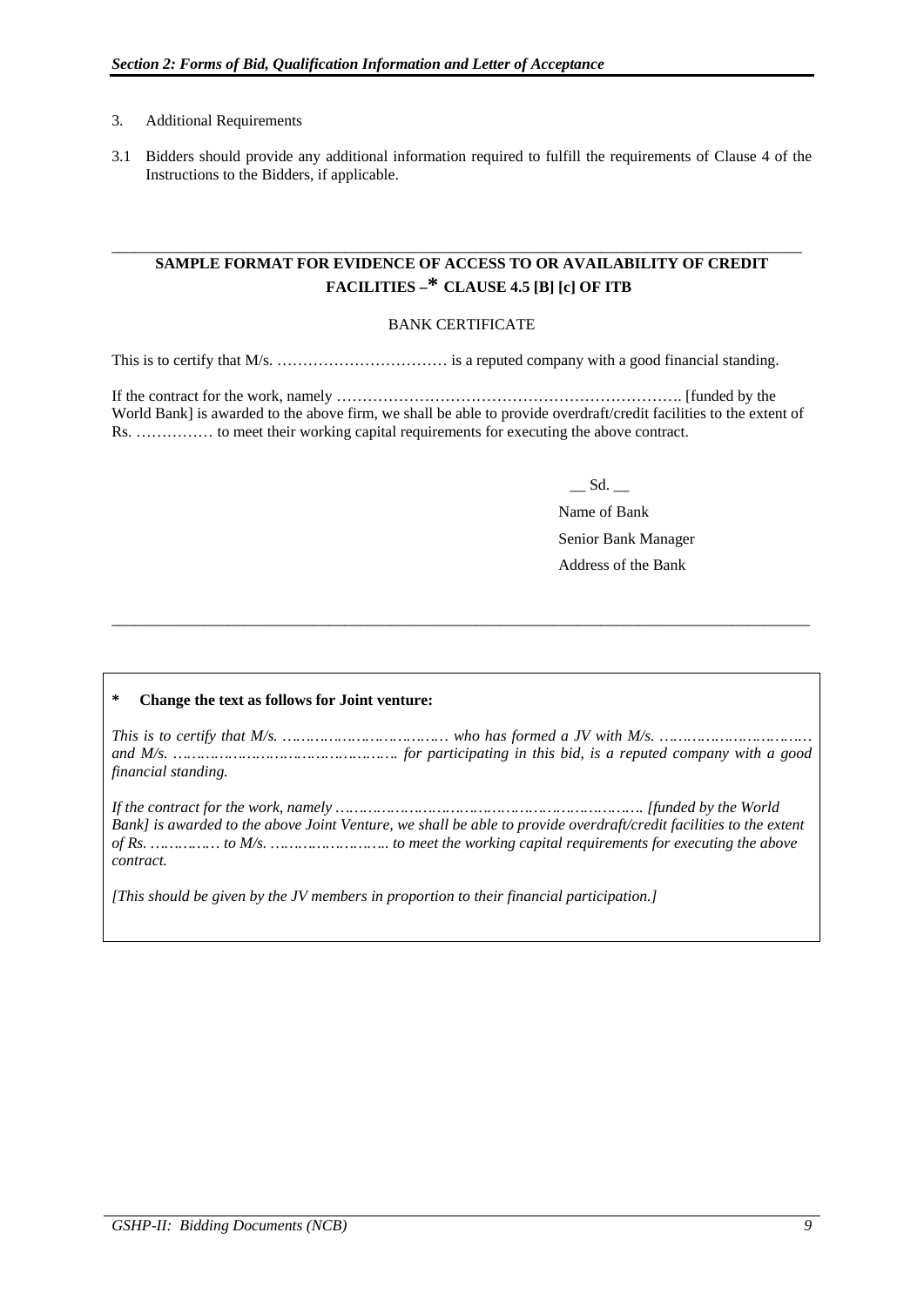Form ……….

(Name of the Project)

(Declaration regarding customs/excise duty exemption for materials/ construction equipment bought for the work)

(Bidder's Name and Address)

 To: ……………………… (Name of the Employer)

Dear Sir:

### Re: *[Name of Work]* ………………………… - Certificate for Import/Procurement of Goods/Construction Equipment

- 1. We confirm that we are solely responsible for obtaining customs/excise duty waivers which we have considered in our bid and in case of failure to receive such waivers for reasons whatsoever, the Employer will not compensate us.
- 2. We are furnishing below the information required by the Employer for issue of the necessary certificates in terms of the Government of India Central Excise Notification No. 108/95 and Customs Notification No. 85/99.
- 3. The goods/construction equipment for which certificates are required are as under:

| Items                         | Make/<br><b>Brand</b><br>Name | Capacity<br>[where<br>applicable] | Quantity | Value | State whether it will<br>be procured locally<br>or imported [if so<br>from which country] | Remarks regarding<br>justification for the<br>quantity and their<br>usage in works |
|-------------------------------|-------------------------------|-----------------------------------|----------|-------|-------------------------------------------------------------------------------------------|------------------------------------------------------------------------------------|
| Goods                         |                               |                                   |          |       |                                                                                           |                                                                                    |
| Bitumen<br>[a]                |                               |                                   |          |       |                                                                                           |                                                                                    |
| [b] Others                    |                               |                                   |          |       |                                                                                           |                                                                                    |
| <b>Construction Equipment</b> |                               |                                   |          |       |                                                                                           |                                                                                    |
| [a]                           |                               |                                   |          |       |                                                                                           |                                                                                    |
| [b]                           |                               |                                   |          |       |                                                                                           |                                                                                    |
| [c]                           |                               |                                   |          |       |                                                                                           |                                                                                    |
| [d]                           |                               |                                   |          |       |                                                                                           |                                                                                    |

- 4. We agree that no modification to the above list is permitted after bids are opened.
- 5. We agree that the certificate will be issued only to the extent considered reasonable by the Employer for the work, based on the Bill of Quantities and the construction programme and methodology as furnished by us alongwith the bid.
- 6. We confirm that the above goods will be exclusively used for the construction of the above work and construction equipment will not be sold or otherwise disposed of in any manner for a period of five years from the date of acquisition.

| Jate: |  |
|-------|--|
| ٬ەرە  |  |

| Date:  | (Signature)    |
|--------|----------------|
| Place: | (Printed Name) |
|        | (Designation)  |
|        | (Common Seal)  |

*This certificate will be issued within 60 days of signing of contract and no subsequent changes will be permitted.*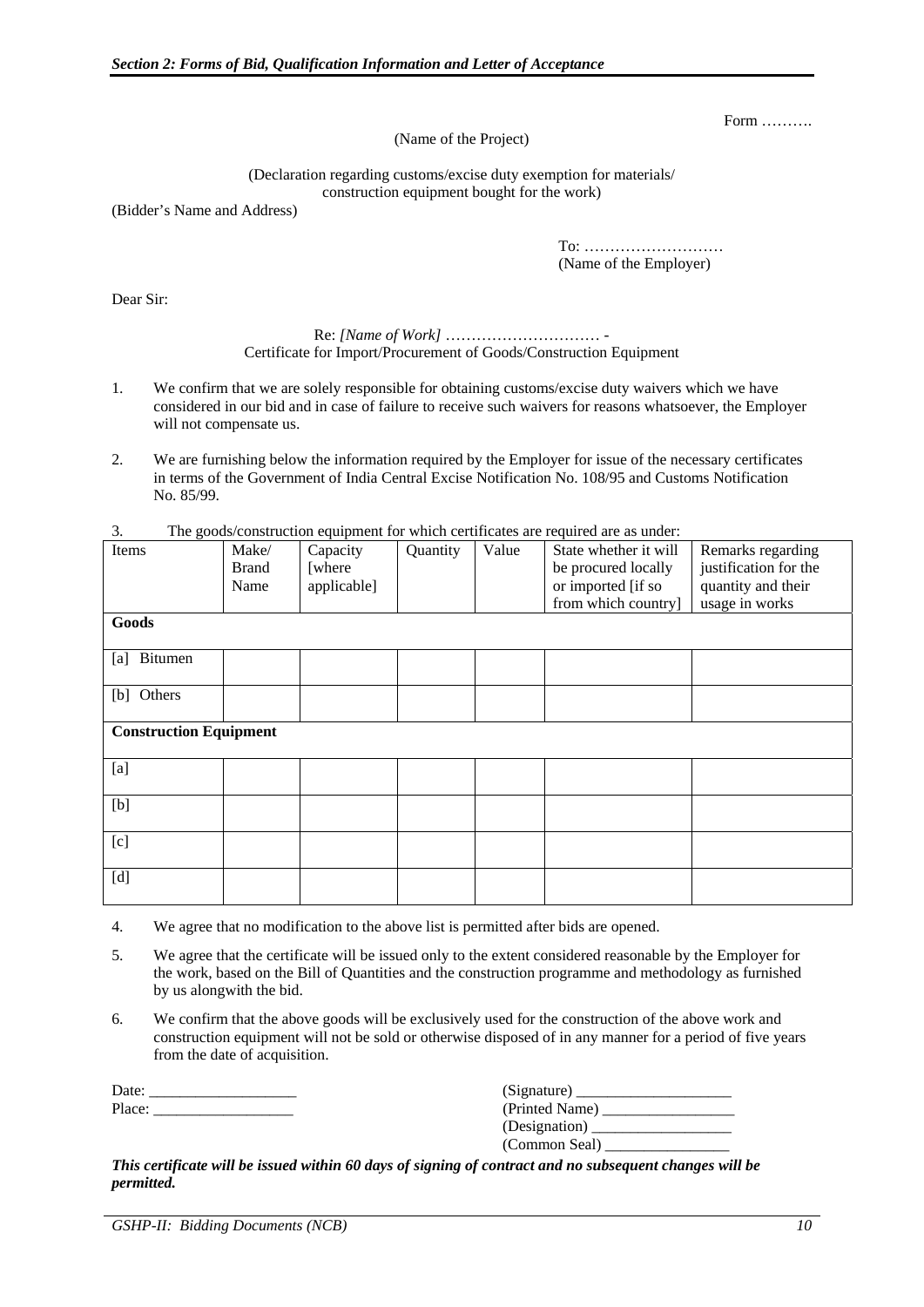## **Letter of Acceptance**

(letter-head paper of the Employer)

|                                                                                                                              |                       |        | [date] |
|------------------------------------------------------------------------------------------------------------------------------|-----------------------|--------|--------|
| To:<br><u> 1989 - Johann Harry Harry Harry Harry Harry Harry Harry Harry Harry Harry Harry Harry Harry Harry Harry Harry</u> |                       | [name] | and    |
| address of the Contractor]                                                                                                   |                       |        |        |
| Dear Sirs,                                                                                                                   |                       |        |        |
|                                                                                                                              | Iname of the contract |        | and    |
| ( [amount in words and figures], as                                                                                          |                       |        |        |
| corrected and modified in accordance with the Instructions to Bidders <sup>1</sup> is hereby accepted by our Agency.         |                       |        |        |
|                                                                                                                              |                       |        |        |
| We note that as per bid, you do not intend to subcontract any component of work.                                             |                       |        |        |
| [OR]                                                                                                                         |                       |        |        |
|                                                                                                                              |                       |        |        |
| [Delete whichever is not applicable]                                                                                         |                       |        |        |

 You are hereby requested to furnish Performance Security, plus additional security for unbalanced bids in terms of ITB clause 29.5, in the form detailed in Para 34.1 of ITB for an amount of Rs. within 21 days of the receipt of this letter of acceptance valid upto 28 days from the date of expiry of Defects Liability Period i.e. upto ........... and sign the contract, failing which action as stated in Para 34.3 of ITB will be taken.

 We have reviewed the construction methodology submitted by you alongwith the bid in response to ITB Clause 4.3[k] and our comments are given in the attachment. You are requested to submit a revised Program including environmental management plan as per Clause 27 of General Conditions of Contract within 14 days of receipt of this letter.

Yours faithfully,

 Authorized Signature Name and Title of Signatory Name of Agency

- 1 Delete "corrected and" or "and modified" if only one of these actions applies. Delete "as corrected and modified in accordance with the Instructions to Bidders" if corrections or modifications have not been effected.
- 2 To be used only if the Contractor disagrees in his Bid with the Adjudicator proposed by the Employer in the "Instructions to Bidders."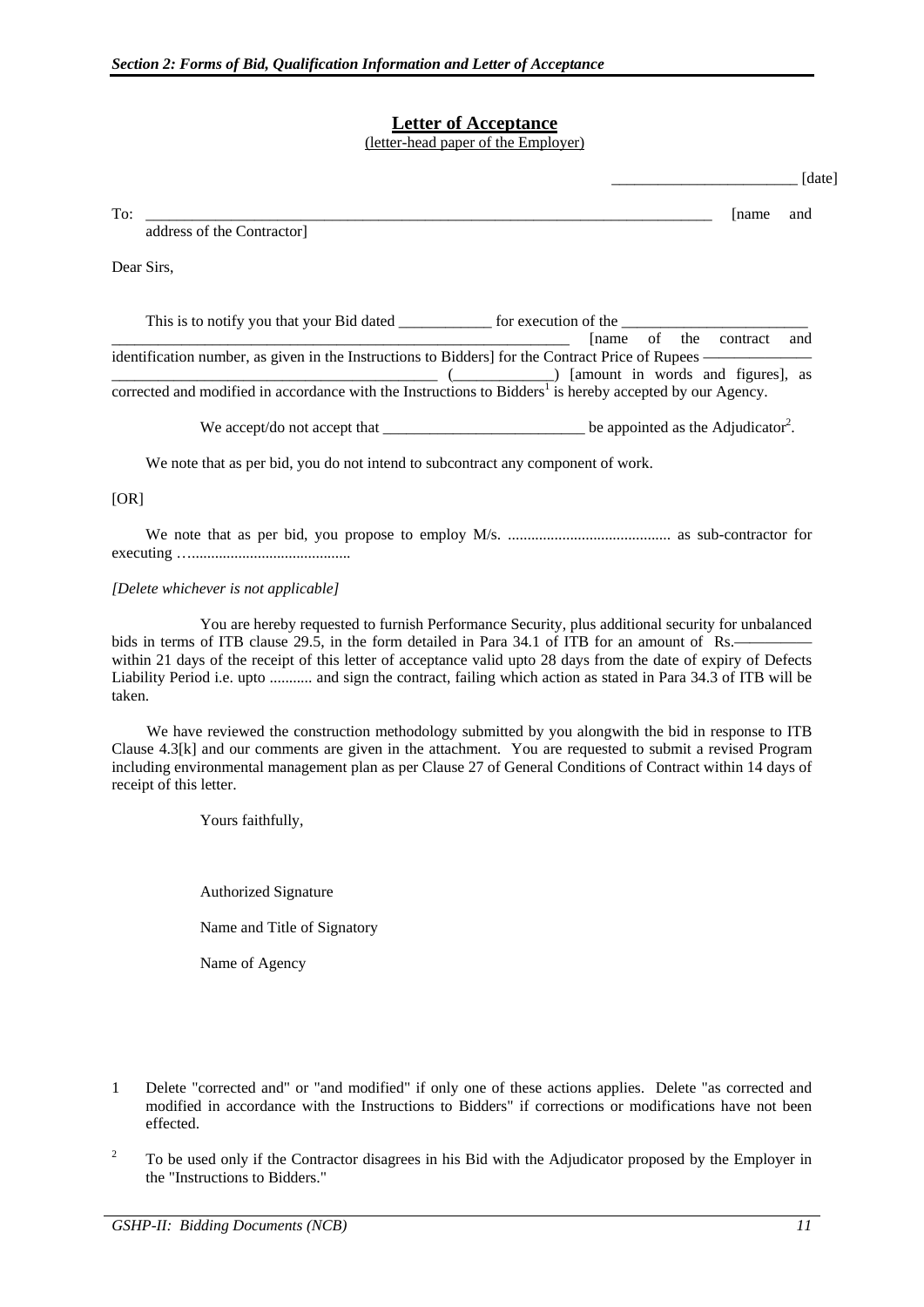### **Issue of Notice to proceed with the work**

(Letter-head of the Employer)

 $-$  (date)

—————————————— (name and address of the Contractor)

Dear Sirs:

——————————————

——————————————

To

 Pursuant to your furnishing the requisite security as stipulated in ITB clause 34.1 and signing of the contract agreement for the construction of  $\qquad \qquad \qquad \text{and} \qquad \qquad \text{and} \qquad \text{Price of Rs.}$ instructed to proceed with the execution of the said works in accordance with the contract documents.

Yours faithfully,

 (Signature, name and title of signatory authorized to sign on behalf of Employer)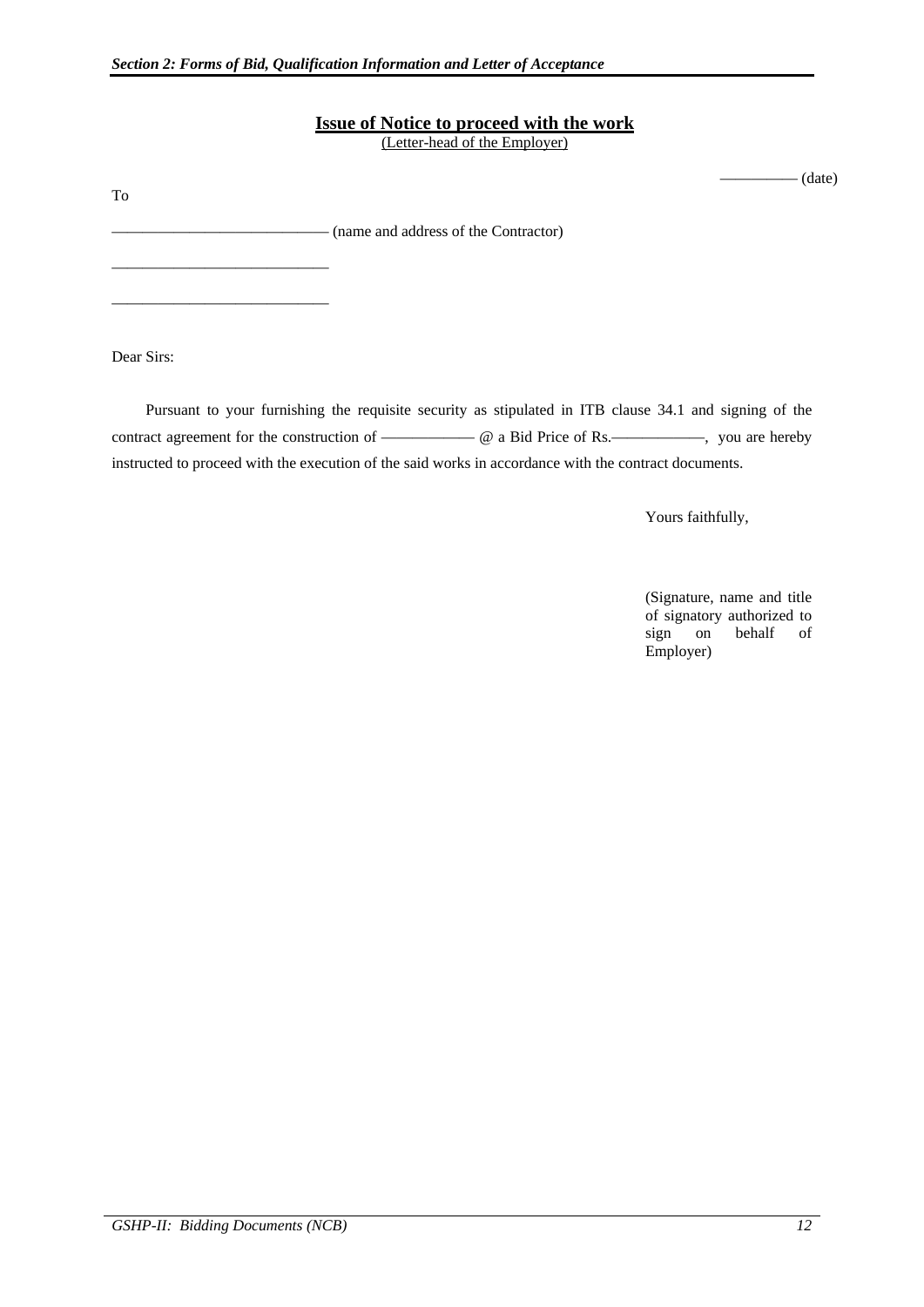## **Agreement Form**

### **Agreement**

|                                                                                                            | 20,                                           |
|------------------------------------------------------------------------------------------------------------|-----------------------------------------------|
|                                                                                                            |                                               |
| [name and address of Employer]                                                                             |                                               |
|                                                                                                            |                                               |
|                                                                                                            | [name and address of contractor] (hereinafter |
| called "the Contractor" of the other part.                                                                 |                                               |
|                                                                                                            |                                               |
|                                                                                                            |                                               |
| [name and identification number of Contract](hereinafter called "the Works") and the Employer has accepted |                                               |
| the Bid by the Contractor for the execution and completion of such Works and the remedying of any defects  |                                               |
|                                                                                                            |                                               |

#### NOW THIS AGREEMENT WITNESSETH as follows:

- 1. In this Agreement, words and expression shall have the same meanings as are respectively assigned to them in the Conditions of Contract hereinafter referred to, and they shall be deemed to form and be read and construed as part of this Agreement.
- 2. In consideration of the payments to be made by the Employer to the Contractor as hereinafter mentioned, the Contractor hereby covenants with the Employer to execute and complete the Works and remedy any defects therein in conformity in all aspects with the provisions of the Contract.
- 3. The Employer hereby covenants to pay the Contractor in consideration of the execution and completion of the Works and the remedying the defects wherein the Contract Price or such other sum as may become payable under the provisions of the Contract at the times and in the manner prescribed by the Contract.
- 4. The following documents shall be deemed to form and be read and construed as part of this Agreement, viz.:
	- i) Letter of Acceptance;
	- ii) Notice to proceed with the works;
	- iii) Contractor's Bid;
	- iv) Contract Data;
	- v) Conditions of contract (including Special Conditions of Contract);
	- vi) Specifications;
	- vii) Drawings;
	- viii) Bill of Quantities; and
	- ix) Any other document listed in the Contract Data as forming part of the contract.
	- x) Joint Venture Agreement